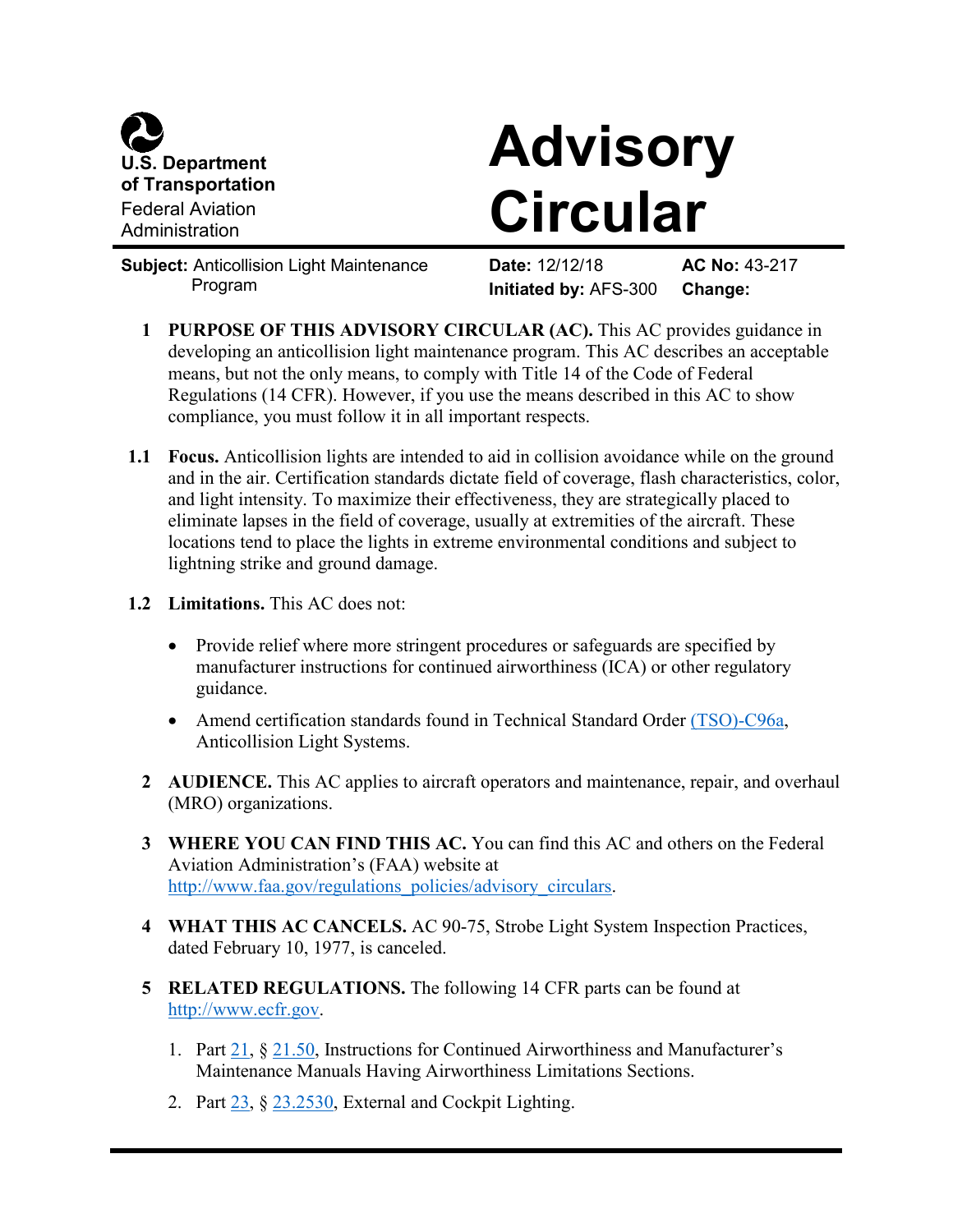- 3. Part 23 Appendix [A,](https://www.ecfr.gov/cgi-bin/text-idx?SID=2cff48e6ad4d1828fa58923ee2ade05e&mc=true&node=ap14.1.23.0000_0nbspnbspnbsp.a&rgn=div9) Instructions for Continued Airworthiness.
- 4. Part [25,](https://www.ecfr.gov/cgi-bin/text-idx?SID=6f7adf61492a21ff4fbda7fe46a53f0e&mc=true&node=pt14.1.25&rgn=div5) § [25.1401,](https://www.ecfr.gov/cgi-bin/text-idx?SID=6f7adf61492a21ff4fbda7fe46a53f0e&mc=true&node=se14.1.25_11401&rgn=div8) Anticollision Light System.
- 5. Part 25, § [25.1529,](https://www.ecfr.gov/cgi-bin/text-idx?SID=6f7adf61492a21ff4fbda7fe46a53f0e&mc=true&node=se14.1.25_11529&rgn=div8) Instructions for Continued Airworthiness.
- 6. Part 25 Appendix [H,](https://www.ecfr.gov/cgi-bin/text-idx?SID=2cff48e6ad4d1828fa58923ee2ade05e&mc=true&node=ap14.1.25.0000_0nbspnbspnbsp.h&rgn=div9) Instructions for Continued Airworthiness.
- 7. Part [27,](https://www.ecfr.gov/cgi-bin/text-idx?SID=6f7adf61492a21ff4fbda7fe46a53f0e&mc=true&node=pt14.1.27&rgn=div5) § [27.1401,](https://www.ecfr.gov/cgi-bin/text-idx?SID=6f7adf61492a21ff4fbda7fe46a53f0e&mc=true&node=se14.1.27_11401&rgn=div8) Anticollision Light System.
- 8. Part 27 Appendix [A,](https://www.ecfr.gov/cgi-bin/text-idx?SID=179ba5e10841fec86e3c2d04f9a6cb54&mc=true&node=ap14.1.27.0000_0nbspnbspnbsp.a&rgn=div9) Instructions for Continued Airworthiness.
- 9. Part [29,](https://www.ecfr.gov/cgi-bin/text-idx?SID=6f7adf61492a21ff4fbda7fe46a53f0e&mc=true&node=pt14.1.29&rgn=div5) § [29.1401,](https://www.ecfr.gov/cgi-bin/text-idx?SID=6f7adf61492a21ff4fbda7fe46a53f0e&mc=true&node=se14.1.29_11401&rgn=div8) Anticollision Light System.
- 10. Part 29 Appendix [A,](https://www.ecfr.gov/cgi-bin/text-idx?SID=2cff48e6ad4d1828fa58923ee2ade05e&mc=true&node=ap14.1.29.0000_0nbspnbspnbsp.a&rgn=div9) Instructions for Continued Airworthiness.
- 11. Part [91,](https://www.ecfr.gov/cgi-bin/text-idx?SID=4a1fa9803cbc565e56465f670c03837e&mc=true&node=pt14.2.91&rgn=div5) § [91.205\(c\)\(3\),](https://www.ecfr.gov/cgi-bin/text-idx?SID=4a1fa9803cbc565e56465f670c03837e&mc=true&node=se14.2.91_1205&rgn=div8) Visual Flight Rules (Night).
- 12. Part 91, § [91.209,](https://www.ecfr.gov/cgi-bin/text-idx?SID=4a1fa9803cbc565e56465f670c03837e&mc=true&node=se14.2.91_1209&rgn=div8) Aircraft Lights.

## **6 RELATED READING MATERIAL (current editions).**

- AC [20-30,](https://www.faa.gov/regulations_policies/advisory_circulars/index.cfm/go/document.information/documentID/22569) Aircraft Position Light and Anticollision Light Installations.
- AC [20-74,](https://www.faa.gov/regulations_policies/advisory_circulars/index.cfm/go/document.information/documentID/22032) Aircraft Position and Anticollision Light Measurements.
- SAE Aerospace Information Report AIR5689, Light Transmitting Glass Covers for Exterior Aircraft Lighting.
- SAE Aerospace Recommended Practice ARP5029, Measurement Procedures for Strobe Anticollision Lights.
- SAE Aerospace Recommended Practice ARP5637, Design and Maintenance Considerations for Aircraft Exterior Lighting Plastic Lenses.
- SAE Aerospace Standard AS8017, Minimum Performance Standard for Anticollision Light Systems.

**Note:** SAE publications are available from SAE International, 400 Commonwealth Drive, Warrendale, PA 15096-0001; Tel: 877-606-7323 (inside the United States and Canada) or +1 724-776-4970 (outside the United States); [http://www.sae.org/.](http://www.sae.org/)

**7 HISTORY.** In February of 1991, a Boeing 737 collided with a Fairchild Metroliner SA-227 resulting in 34 fatalities. The subsequent investigation showed that the 737 landed on the same runway the Metroliner was waiting for takeoff. Several National Transportation Safety Board (NTSB) recommendations were issued as a result of this accident. Recommendations A-91-111 and A-91-112 specifically called for enhancements in aircraft anticollision light installation and maintenance. In response to the NTSB recommendations, Flight Standards Bulletin for Airworthiness (FSAW) 94-25 and later 94-25B were created, establishing guidance for a strobe light maintenance program.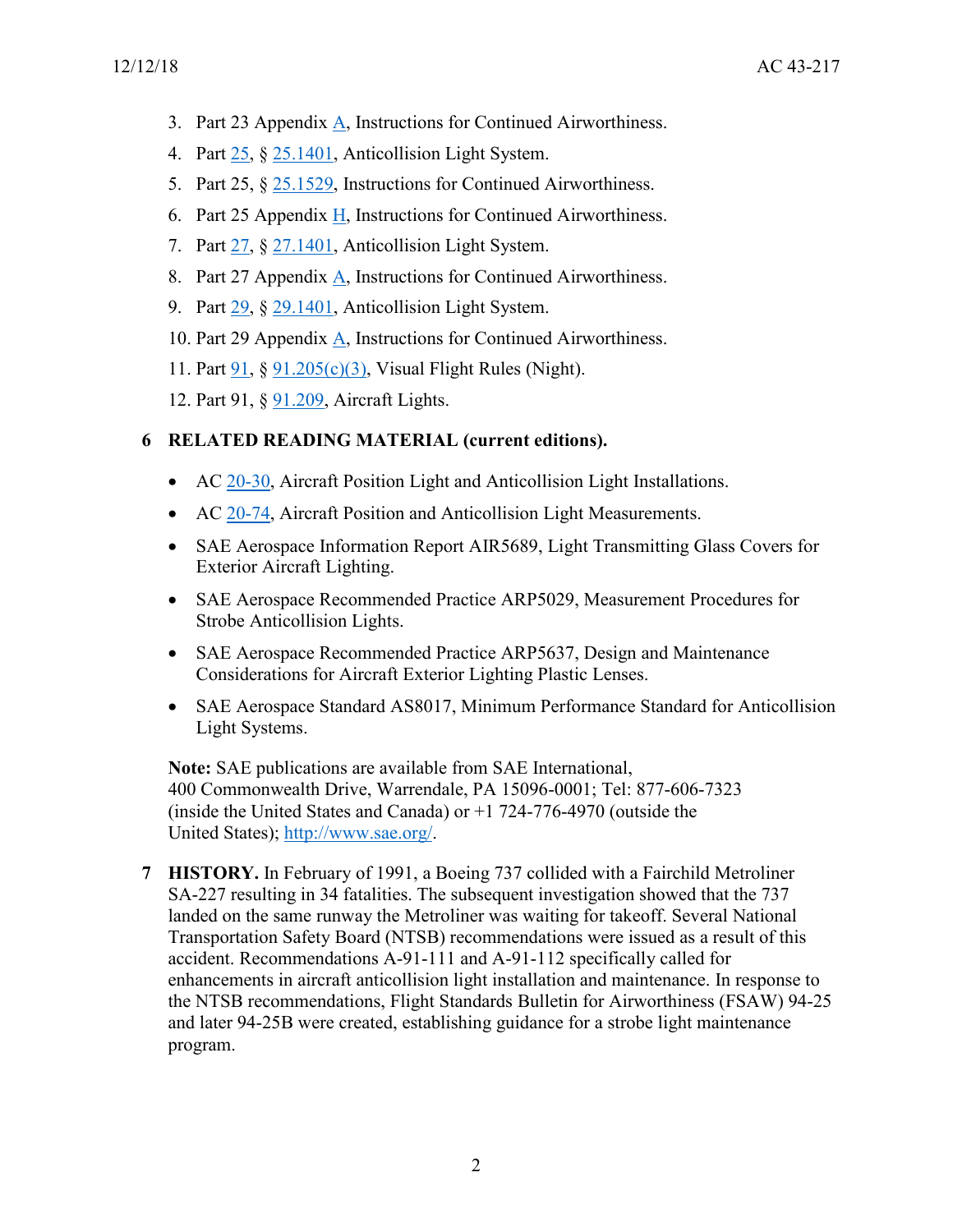**Note:** This AC combines practices cited in the previously mentioned FSAWs, wiring inspection in the canceled AC 90-75, and industry standards for consideration in a comprehensive anticollision light maintenance and inspection program.

**8 ANTICOLLISION LIGHT MAINTENANCE PROGRAM.** As with any aircraft system, the design approval holder (DAH) should analyze the anticollision light system during initial certification for factors that contribute to system degradation and malfunction. In accordance with § 21.50, the DAH making application after January 28, 1981, is required to provide ICAs. The following important areas should be considered in a comprehensive anticollision light maintenance program in addition to the DAH recommendations or in cases where § 21.50 is not applicable to aircraft or anticollision light systems due to application date.

**Note:** Due to the various light configurations and certification/operational rule effectivity dates, specifications in place at the time of original certification are in effect. In some cases, it may be necessary to research Civil Air Regulations (CARs) for vintage aircraft.

**8.1 Field of Coverage.** In most cases, the field of coverage will not change from the original certification specifications. However, repair after damage or modifications in adjacent areas should consider anticollision light location. Common modification concerns are the placement of additional antennas for In-Flight Entertainment (IFE) systems and mounting of external special use equipment that may obstruct the field of coverage. Additional post certification obstructions may unintentionally exceed the allowable obstruction budget specified in AC 20-30 and should be corrected.

In addition to these modification concerns, the practice of blocking or filtering a portion of an individual light to minimize interference with Night Vision Imaging Systems (NVIS) should only be allowed through the Supplemental Type Certificate (STC) process. In cases where anticollision light systems may periodically interfere with NVIS, the pilot has the option in § 91.209(b) to turn off the system.

- **8.2 Flash Characteristics.** A combination of the number of light sources, beam width, speed of rotation (rotating beacons), and other factors can affect the flash frequency. Certification standards for parts 25, 27, and 29 specify a flash rate of 40 to 100 cycles per minute as viewed from a distance. A flash rate exceeding 100 but no more than 180 cycles per minute are acceptable in cases of overlapping field of coverage.
- **8.3 Color.** Requirements for anticollision light color are unique to each certification part. For example, part 23 is not specific, part 25 gives the option of aviation red or aviation white, and parts 27 and 29 limit color to aviation red. However, § 91.205 allows for aviation white or aviation red for all powered civil aircraft with standard category U.S. airworthiness certificates conducting night visual flight rules (VFR) operations. Additionally, some light configurations may exhibit a change in color at the source similar to the gradual color shift of a white light-emitting diode (LED) array to a faint yellow.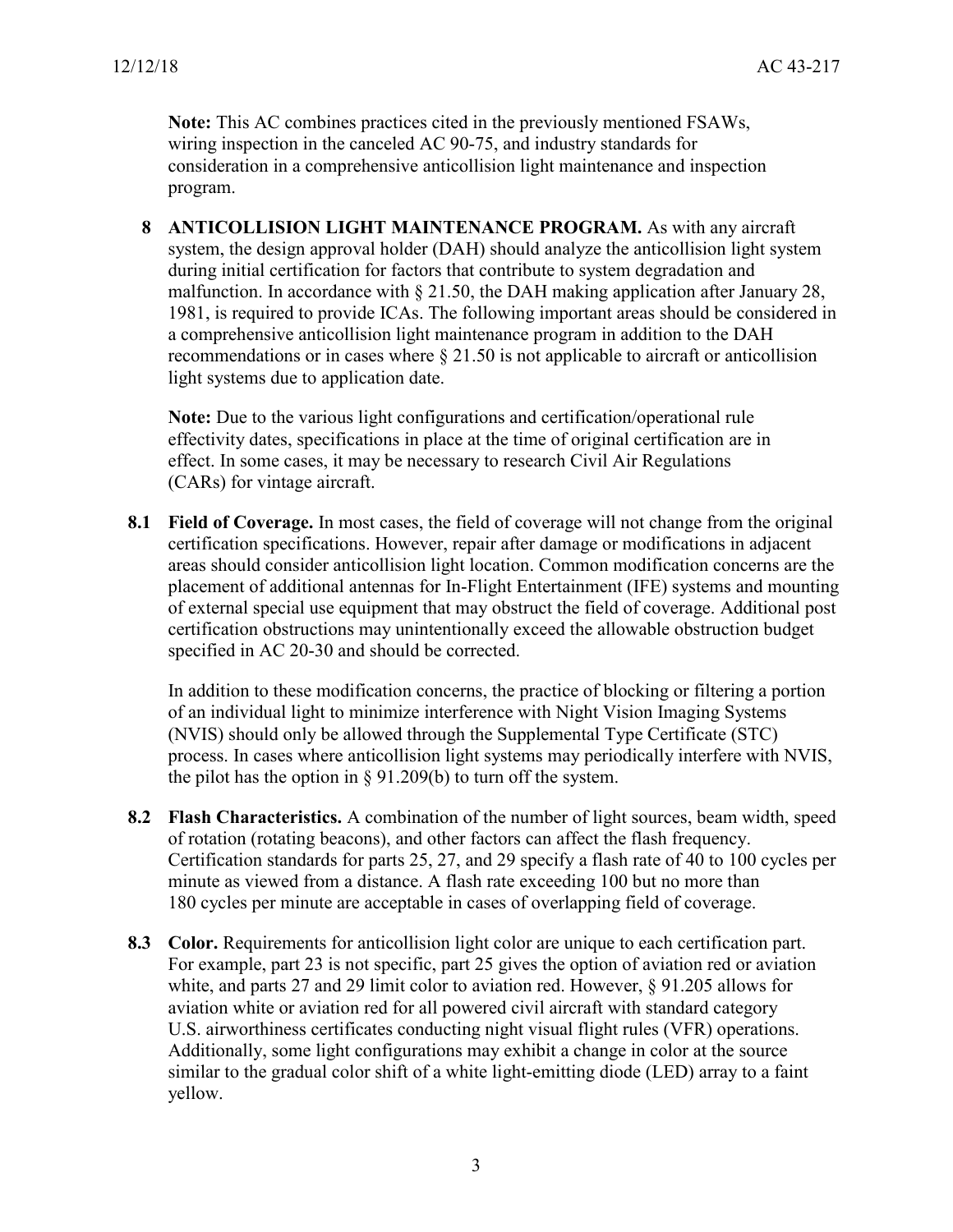- **8.4 Light Intensity.** Acceptable light intensity can only be determined by test equipment. This test should be conducted only after the protective lens, if installed, meets manufacturer's specifications related to transparency. If manufacturer's specifications are not published, refer to the acceptable industry standards documents listed in paragraph 9.
- **8.5 Transparency.** The maintenance program should inspect each light assembly protective lens for degradation related to environmental abrasives that cause pitting and color shifts, which may be the product of sun fading and crazing. Lens inspection and rejection criteria should be defined by the DAH. The ICA should also specify any test equipment necessary to detect color differences.
	- **9 TESTING AND INSPECTION GUIDANCE.** Due to variations in anticollision light technology and configurations, inspection and test standards are in several FAA and industry documents.
		- 1. AC 20-74 covers legacy rotating beacon and flashing or variable intensity incandescent configurations.
		- 2. AIR5689 identifies various quality defects common to glass lenses during the manufacturing process. This AIR also gives inspection criteria for molded glass coverings that can be used for in-service rejection criteria.
		- 3. ARP5029A provides guidance for strobe anticollision lights except for strobes with multiple flashes (burst) or flash rates exceeding 0.2 seconds.
		- 4. ARP5637A includes plastic lens maintenance concepts.
		- 5. AS8017D defines multiple flashes and flash rates exceeding 0.2 seconds.
- **10 TEST EQUIPMENT.** A photometer is the standard tool to measure anticollision light intensity. The aircraft or light manufacturer should specify the type of photometer for the specific configuration in their ICA. Operators may use an alternative photometer if they can provide proof of equivalency to the manufacturer's standard. In all cases, the photometer must be calibrated to a known standard.
- **11 ON-WING TESTING.** A comprehensive anticollision light maintenance program should be based on total system performance. This is accomplished by conducting on-wing testing in accordance with the manufacturer's ICAs and at a frequency established during certification. In cases where a manufacturer's anticollision light maintenance program and ICAs are not established, refer to the acceptable industry standards documents listed in paragraph 9 for inspection criteria. In the absence of a published maintenance program, an acceptable interval should be based on an operator's failure rates and operating conditions.
- **11.1 Photometer.** Ensure the photometer model is identified in the ICA or is an acceptable equivalent. Verify the photometer has a valid calibration date.
- **11.2 Work Area.** Verify the work area is clear of obstructions and reflective surfaces between the photometer and the Unit Under Test (UUT).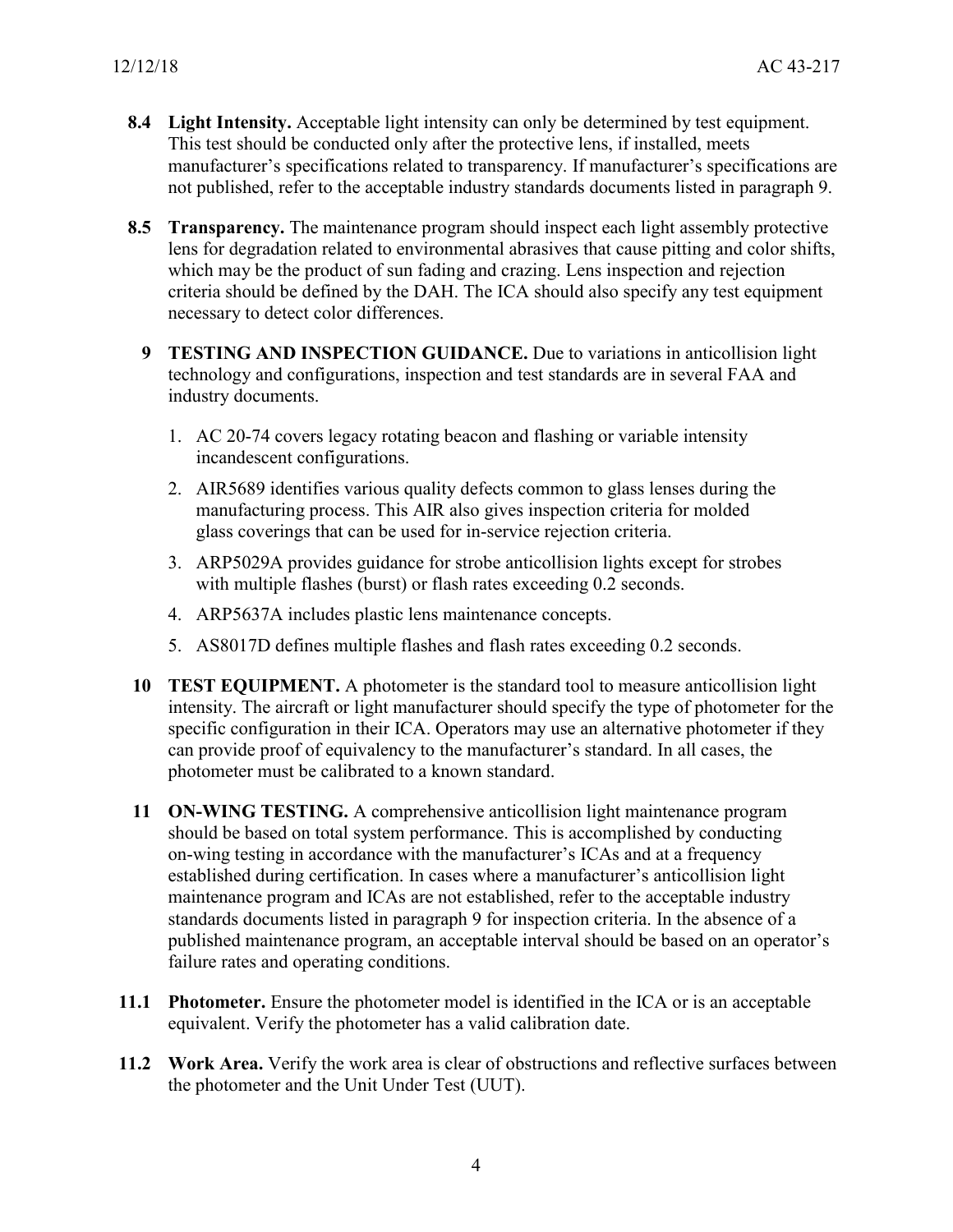- **11.3 Lens Condition.** Prior to test commencement, inspect the outer lens for damage and contamination by referencing the manufacturer's ICA or ARP5637 for plastic and AIR5689 for molded glass assemblies.
- **11.4 Color.** Check the lens color or LED array for compliance with § 91.205.
- **11.5 Wiring.** Check the condition of the light wiring in the adjacent area, preferably at least a three-foot section if accessible. Pay special attention to wing tip light locations that may transit fuel vapor zones or tip tanks. There has been significant history of fuel vapor ignition by a malfunctioning strobe lamp mounted in tip tanks or damaged high discharge wiring.
- **11.6 Location.** Measure the distance between the photometer and the UUT. The photometer user guide usually will specify this distance. Vertical and horizontal angle from the UUT is also critical and may be specified by the DAH ICA or photometer manual.
- **11.7 Test.** Apply power to the anticollision light system and test for light intensity using the photometer and verify the flash rates. This test will be conducted at each individual light location.
- **11.7.1** Light Intensity. Verify light intensities are within tolerances specified in the following:
	- Section 23.1401 (Part 23 aircraft certified prior to August 30, 2017).
	- Section 23.2530.
	- Section 25.1401.
	- Section 27.1401.
	- Section 29.1401.
	- AC  $20-74$ .
	- AS8017.
- **11.7.2** Flash Rates. Compare observed flash rates to certification requirements. Flash rates for individual lights, UUT, should be no less than 40 and no more than 100 flashes per minute. Overlap flash rates should also be verified.
	- **12 AC FEEDBACK FORM.** For your convenience, the AC Feedback Form is the last page of this AC. Note any deficiencies found, clarifications needed, or suggested improvements regarding the contents of this AC on the Feedback Form.

allent

Robert C. Carty Deputy Executive Director, Flight Standards Service